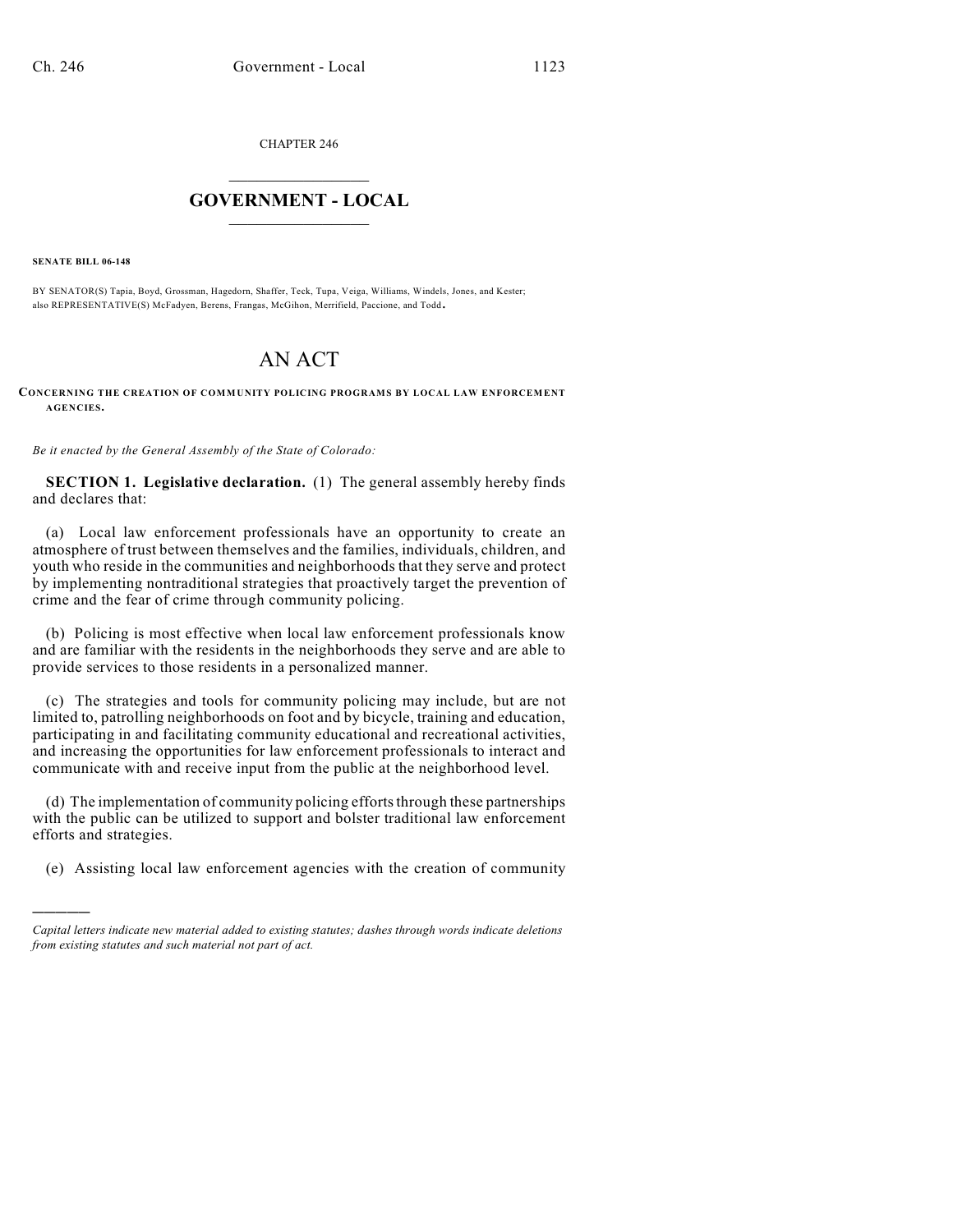policing programs would be beneficial and in the best interests of the residents in the neighborhoods directly affected by those programs and to all the citizens of the state.

**SECTION 2.** 24-33.5-503 (1) (e), Colorado Revised Statutes, is amended to read:

**24-33.5-503. Duties of division.** (1) The division has the following duties:

(e) To do all things necessary to apply for, qualify for, accept, and distribute any state, federal, or other funds made available or allotted under said Public Law 93-83 and under any other law or program, INCLUDING THE COLORADO COMMUNITY POLICING PROGRAM DESCRIBED IN PART 6 OF THIS ARTICLE, designed to improve the administration of criminal justice, court systems, law enforcement, prosecution, corrections, probation and parole, juvenile delinquency programs, and related fields;

**SECTION 3.** Article 33.5 of title 24, Colorado Revised Statutes, is amended BY THE ADDITION OF A NEW PART to read:

## PART 6 COLORADO COMMUNITY POLICING ACT

**24-33.5-601. Short title.** THIS PART 6 SHALL BE KNOWN AND MAY BE CITED AS THE "COLORADO COMMUNITY POLICING ACT".

**24-33.5-602. Definitions.** AS USED IN THIS PART 6, UNLESS THE CONTEXT OTHERWISE REQUIRES:

(1) "AT-RISK NEIGHBORHOOD" MEANS AN URBAN OR RURAL NEIGHBORHOOD OR COMMUNITY IN WHICH THERE ARE INCIDENCES OF:

(a) POVERTY, UNEMPLOYMENT AND UNDEREMPLOYMENT, SUBSTANCE ABUSE, CRIME, SCHOOL DROPOUTS, ILLITERACY, TEEN PREGNANCIES AND TEEN PARENTS, DOMESTIC VIOLENCE, OR OTHER CONDITIONS THAT PUT FAMILIES AT RISK; OR

(b) ALCOHOL ABUSE, PUBLIC INTOXICATION, OR REPETITIVE DISTURBANCES OF THE PEACE.

(2) "LOCAL LAW ENFORCEMENT AGENCY" MEANS A POLICE DEPARTMENT IN INCORPORATED MUNICIPALITIES, THE OFFICE OF THE COUNTY SHERIFF, OR A CAMPUS POLICE AGENCY.

**24-33.5-603. Colorado community policing program - creation.** THERE IS HEREBY CREATED IN THE DIVISION OF CRIMINAL JUSTICE THE COLORADO COMMUNITY POLICING PROGRAM FOR THE PURPOSE OF PROVIDING GRANTS TO LOCAL LAW ENFORCEMENT AGENCIES FOR THE IMPLEMENTATION OF COMMUNITY POLICING PLANS THAT ARE DESIGNED TO PROACTIVELY PREVENT CRIME IN COOPERATION WITH RESIDENTS OF COMMUNITIES AND AT-RISK NEIGHBORHOODS AND PROVIDING TRAINING AND EDUCATION RELATED TO THE PROGRAM.

## **24-33.5-604. Colorado community policing program - administration.**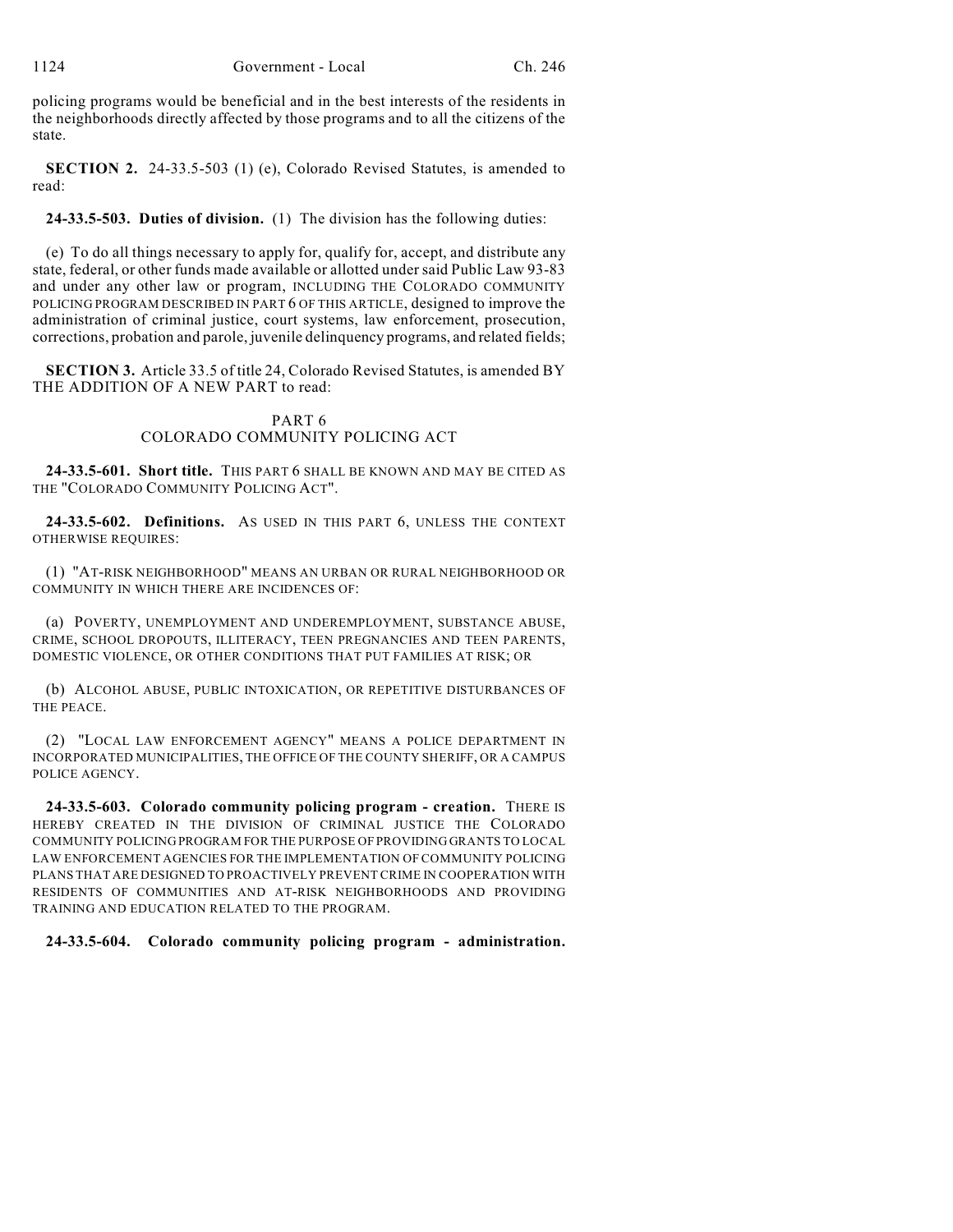(1) THE COLORADO COMMUNITY POLICING PROGRAM SHALL BE ADMINISTERED THROUGH THE DIVISION OF CRIMINAL JUSTICE. THE DIVISION SHALL ESTABLISH PROCEDURES AND TIMELINES FOR THE SUBMITTAL OF GRANT APPLICATIONS BY LOCAL LAW ENFORCEMENT AGENCIES SEEKING TO IMPLEMENT A COMMUNITY POLICING PLAN OR TO CONTINUE THE OPERATION OF AN EXISTING COMMUNITY POLICING PROGRAM.

(2) TO BE ELIGIBLE FOR MONEYS FROM THE COMMUNITY POLICING PROGRAM CASH FUND CREATED IN SECTION 24-33.5-605, A LOCAL LAW ENFORCEMENT AGENCY SHALL APPLY TO THE DIVISION OF CRIMINAL JUSTICE IN ACCORDANCE WITH THE PROCEDURES AND TIMELINES DEVELOPED BY THE DIVISION PURSUANT TO SUBSECTION (1) OF THIS SECTION. THE APPLICATION OF A LOCAL LAW ENFORCEMENT AGENCY SHALL INCLUDE A COMMUNITY POLICING PLAN THAT MEETS THE CRITERIA FOR SUCH PLANS DEVELOPED BY THE DIVISION. A PLAN MAY INCLUDE, BUT NOT BE LIMITED TO, THE FOLLOWING:

(a) THE CREATION OF A PARTNERSHIP OR COLLABORATION BETWEEN THE LOCAL LAW ENFORCEMENT AGENCY AND THE FAMILIES, INDIVIDUALS, CHILDREN, AND YOUTH WHO LIVE IN AT-RISK NEIGHBORHOODS FOR THE PURPOSE OF CRIME PREVENTION ACTIVITIES AND STRATEGIES;

(b) THE UTILIZATION OF PUBLIC OR PRIVATE FACILITIES FOR REGULAR INTERACTION BETWEEN THE LOCAL LAW ENFORCEMENT AGENCY AND THE COMMUNITY, INCLUDING, BUT NOT LIMITED TO, COMMUNITY CENTERS, GYMNASIUMS, AND LIBRARIES OR OTHER READING AREAS;

(c) THE SUPPORT OF AND PARTICIPATION IN LOCAL YOUTH EDUCATIONAL AND RECREATIONAL PROGRAMS BY THE LOCAL LAW ENFORCEMENT AGENCY;

(d) REGULARLY SCHEDULED NEIGHBORHOOD MEETINGS BETWEEN LOCAL LAW ENFORCEMENT PROFESSIONALS AND THE RESIDENTS OF THE COMMUNITY OR AT-RISK NEIGHBORHOOD;

(e) THE ENHANCED AND REGULARIZED PRESENCE OF THE LOCAL LAW ENFORCEMENT AGENCY IN A COMMUNITY OR AT-RISK NEIGHBORHOOD THROUGH THE USE OF FOOT PATROLS, BICYCLES, MOTORCYCLES, AND PARTICIPATION IN ACTIVITIES AND EVENTS; AND

(f) THE PROCESS OR MEASUREMENT FOR EVALUATING WHETHER THE COLORADO COMMUNITY POLICING PROGRAM IS REDUCING OR PREVENTING THE INCIDENCE OF CRIME IN A COMMUNITY OR AT-RISK NEIGHBORHOOD.

(3) SUBJECT TO AVAILABLE APPROPRIATIONS, THE DIVISION OF CRIMINAL JUSTICE SHALL SELECT THOSE LOCAL LAW ENFORCEMENT AGENCIES THAT WILL RECEIVE GRANTS THROUGH THE COLORADO COMMUNITY POLICING PROGRAM. THE DIVISION SHALL DETERMINE THE AMOUNT OF EACH GRANT AWARDED TO A LOCAL LAW ENFORCEMENT AGENCY.

**24-33.5-605. Community policing program cash fund - creation.** (1) THERE IS HEREBY CREATED IN THE STATE TREASURY THE COMMUNITY POLICING PROGRAM CASH FUND. THE MONEYS IN THE FUND SHALL BE SUBJECT TO ANNUAL